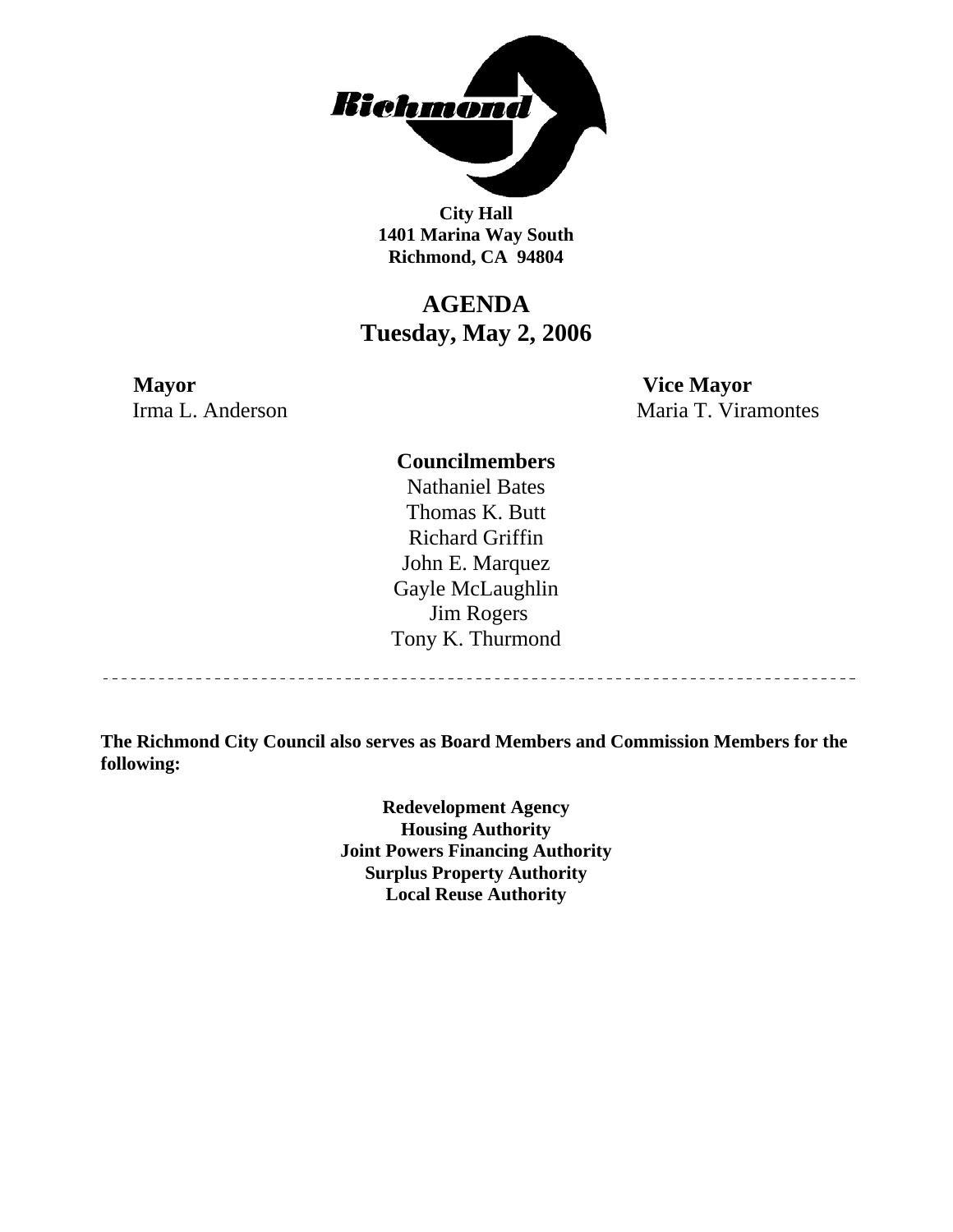# **MEETING PROCEDURES**

The City of Richmond encourages community participation at its City Council meetings and has established procedures that are intended to accommodate public input in a timely and time-sensitive way. As a courtesy to all members of the public who wish to participate in City Council meetings, please observe the following procedures:

**PUBLIC COMMENT ON AGENDA ITEMS:** Anyone who desires to address the City Council on items appearing on the agenda must complete and file a pink speaker's card with the City Clerk **prior** to the City Council's consideration of the item. Once the City Clerk has announced the item and discussion has commenced, no person shall be permitted to speak on the item other than those persons who have submitted their names to the City Clerk. Your name will be called when the item is announced for discussion. **Each speaker will be allowed TWO (2) MINUTES to address the City Council on NON-PUBLIC HEARING items listed on the agenda.** 

**OPEN FORUM FOR PUBLIC COMMENT:** Individuals who would like to address the City Council on matters not listed on the agenda or on **Presentations, Proclamations and Commendations, Report from the City Attorney, or Reports of Officers** may do so under Open Forum. All speakers must complete and file a pink speaker's card with the City Clerk **prior** to the commencement of Open Forum. **The amount of time allotted to individual speakers shall be determined based on the number of persons requesting to speak during this item. The time allocation for each speaker will be as follows: 15 or fewer speakers, a maximum of 2 minutes; 16 to 24 speakers, a maximum of 1 and one-half minutes; and 25 or more speakers, a maximum of 1 minute.** 

### **SPEAKERS ARE REQUESTED TO OCCUPY THE RESERVED SEATS IN THE FRONT ROW BEHIND THE SPEAKER'S PODIUM AS THEIR NAME IS ANNOUNCED BY THE CITY CLERK.**

**CONSENT CALENDAR:** Consent Calendar items are considered routine and will be enacted, approved or adopted by one motion unless a request for removal for discussion or explanation is received from the audience or the City Council. A member of the audience requesting to remove an item from the Consent Calendar must complete and file a speaker's card with the City Clerk **prior to the City Council's consideration of Item D, Agenda Review.** An item removed from the Consent Calendar may be placed anywhere on the agenda following the City Council's agenda review.

*The City Council's adopted Rules of Procedure recognize that debate on policy is healthy; debate on personalities is not. The Chairperson has the right and obligation to cut off discussion that is too personal, too loud, or too crude.* 

**\*\*\*\*\*\*\*\*\*\*\*\*\*\*\*\*\*\*\*\*\*\*\*\*\*\*\*\*\*\*\*\*\*\*\*\*\*\*\*\*\*\*\*\*\*\*\*\*\*\*\*\*\*\*\*\*\*\***

## **MORNING OPEN SESSION**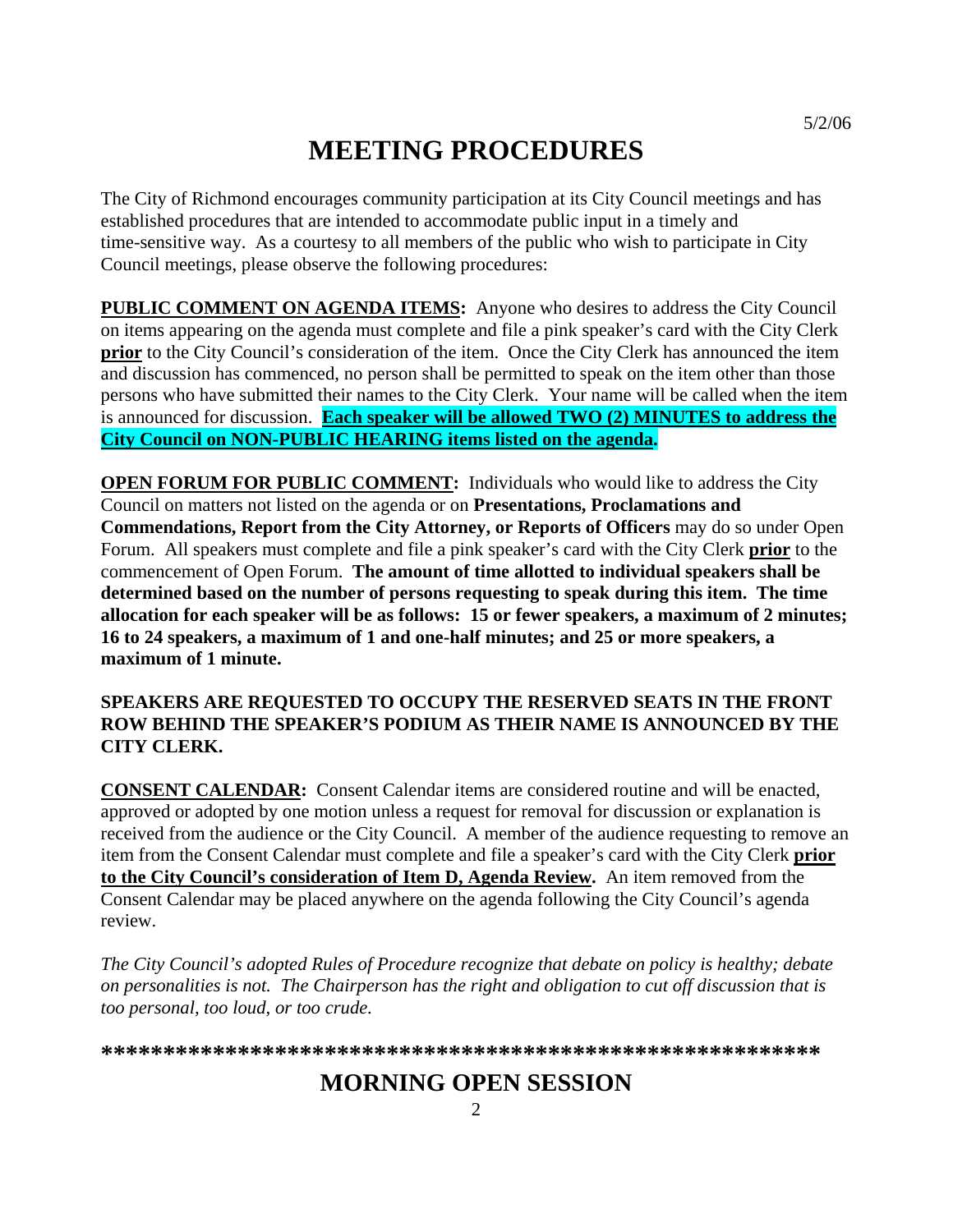**8:30 a.m.** 

## **A. ROLL CALL**

## **B. PUBLIC COMMENT**

## **C. ADJOURN TO CLOSED SESSION**

## **CLOSED SESSIONS Shimada Room of City Hall**

## **REDEVELOPMENT AGENCY**

## **RRA-1. CONFERENCE WITH REAL PROPERTY NEGOTIATOR (Government code Section 54956.8)**

| <b>Property:</b>          | Miraflores Project – (Bounded by the                             |
|---------------------------|------------------------------------------------------------------|
|                           | <b>Interstate 80 Freeway on the East, South</b>                  |
|                           | 45 <sup>th</sup> Street and South 47 <sup>th</sup> Street on the |
|                           | <b>West, Wall Avenue on the South and BART</b>                   |
|                           | <b>Rails on the North</b> )                                      |
| <b>Negotiating Party:</b> | <b>Steve Duran, Richmond Community</b>                           |
|                           | Redevelopment Agency; Linda Mandolini,                           |
|                           | <b>Eden Housing; Don Gilmore, Community</b>                      |
|                           | <b>Housing Development Corporation</b>                           |

**Under Negotiation: Price and Terms of Payment** 

## **CITY COUNCIL**

## **CC1. CONFERENCE WITH LEGAL COUNSEL: EXISTING Litigation (Subdivision (a) of Government Code Section 54956.9)**

 **Two Cases: Kubota v. City of Richmond**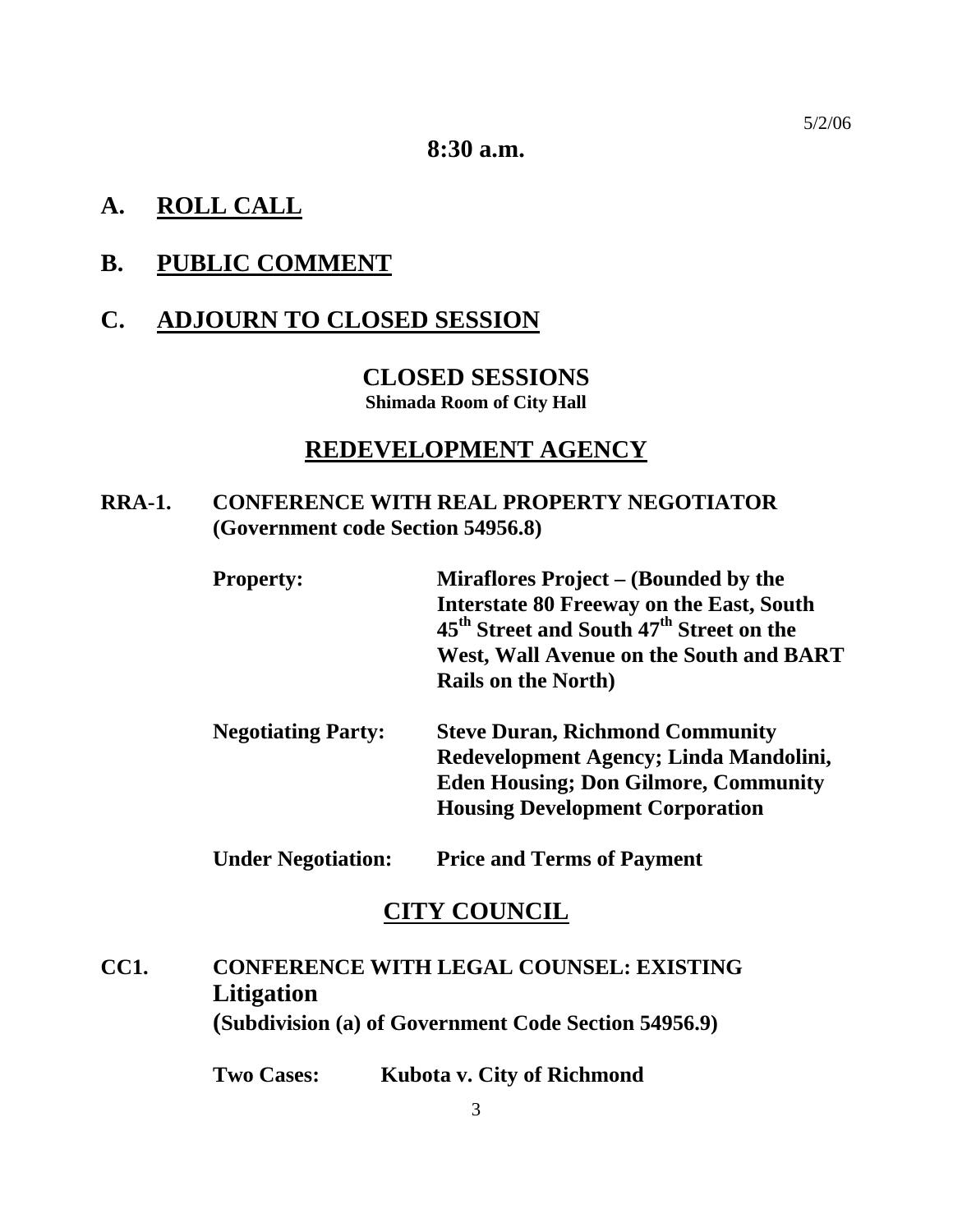### **Quintero v. City of Richmond**

## **CC2. CONFERENCE WITH LEGAL COUNSEL: ANTICIPATED LITIGATION (Significant exposure to litigation pursuant to subdivision (b) of Government Code Section 54956.9)**

 **One Case: Westshore Marina** 

**\*\*\*\*\*\*\*\*\*\*\*\*\*\*\*\*\*\*\*\*\*\*\*\*\*\*\*\*\*\*\*\*\*\*\*\*\*\*\*\*\*\*\*\*\*\*\*\*\*\*\*\*\*\*\*\*\*\*\*\*\*\*\*\*\*\*\*\***

**\*** 

## **EVENING OPEN SESSIONS COUNCIL CHAMBER**

## **RICHMOND COMMUNITY REDEVELOPMENT AGENCY 6:30 p.m.**

### **PLEDGE TO THE FLAG**

**A. ROLL CALL**

## **B. STATEMENT OF CONFLICT OF INTEREST**

- **C. CONSENT CALENDAR**
	- **C-1. ADOPT Resolution of the Richmond Community Redevelopment Agency** authorizing the Executive Director to execute agreements with the Brookside Community Health Clinic, Inc. for financial assistance in an amount not to exceed six hundred thousand dollars (\$600,000) for costs associated with the acquisition and development of 100 and 106 Macdonald Avenue as the Richmond Medical Center – Richmond Community Redevelopment Agency (Steve Duran 307-8140).
	- **C-2. APPROVAL OF MINUTES** regular meeting held on April 4, 2006 City Clerk (Diane Holmes 620-6513)

### **D. OPEN FORUM FOR PUBLIC COMMENT**

**E. ADJOURNMENT**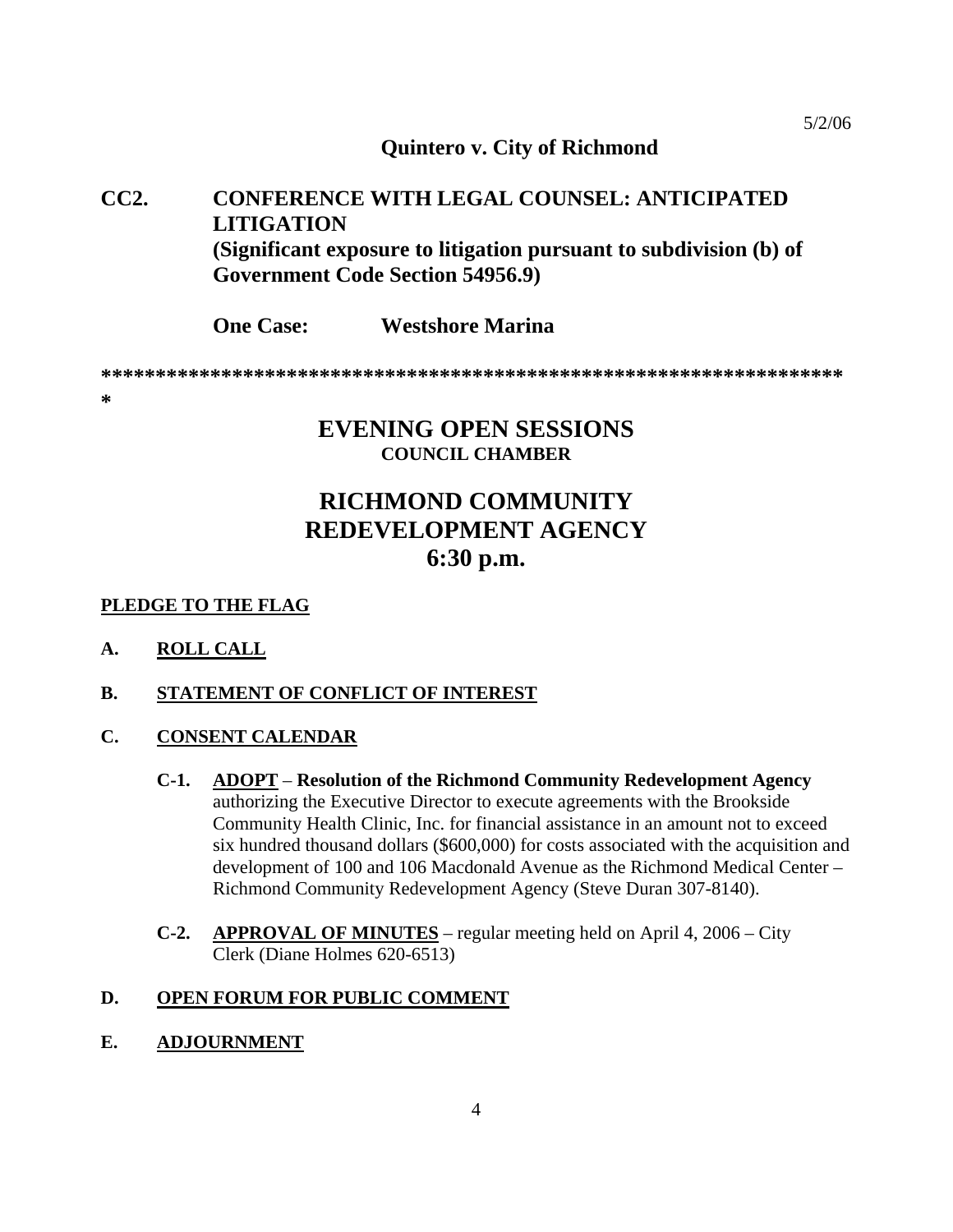$5/2/06$ 

## **JOINT MEETING** RICHMOND COMMUNITY REDEVELOPMENT AGENCY/ **CITY COUNCIL** 6:50 p.m.

#### $\mathbf{A}$ . **ROLL CALL**

#### **B.** STATEMENT OF CONFLICT OF INTEREST

#### $\mathbf{C}$ . **RESOLUTION**

 $C-1$ . **ADOPT** – Resolutions approving the Disposition and Development Agreement for the development at 12<sup>th</sup> Street and Macdonald Avenue:

**Resolution of the Members of the Richmond Community Redevelopment** Agency accepting the Summary Report Pursuant to Section 33433 and approving the Disposition and Development Agreement between the Richmond Community Redevelopment Agency and  $12^{\text{th}}$  and Macdonald, LLC – Community and Economic Development (Steve Duran 307-8140).

**Resolution of the City Council of the City of Richmond accepting the Summary** Report pursuant to Section 33433 and approving the Disposition and Development Agreement between the Richmond Community Redevelopment Agency and 12<sup>th</sup> and Macdonald, LLC - Community and Economic Development (Steve Duran 3078140).

#### D. OPEN FORUM FOR PUBLIC COMMENT

#### Е. **ADJOURNMENT**

## **CITY COUNCIL**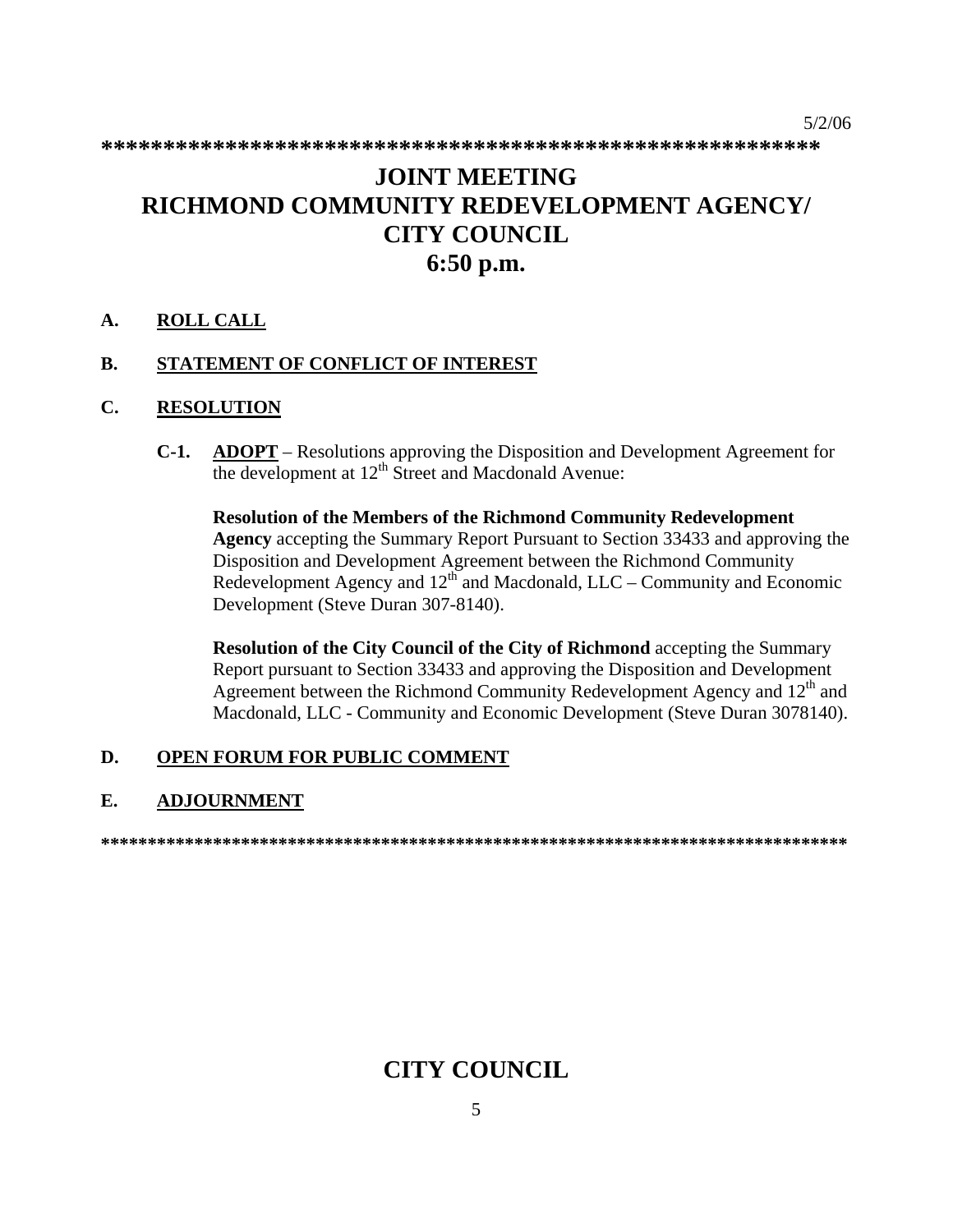## **7:00 p.m.**

## **A. ROLL CALL**

### **B. STATEMENT OF CONFLICT OF INTEREST**

### **C. AGENDA REVIEW**

**Members of the audience requesting that an item or items be removed from the CONSENT CALENDAR must complete and file a pink speaker's card with the City Clerk prior to Agenda Review.** 

### **D. REPORT FROM THE CITY ATTORNEY OF FINAL DECISIONS MADE AND NON-CONFIDENTIAL DISCUSSIONS HELD DURING EXECUTIVE SESSION**

### **E. OPEN FORUM FOR PUBLIC COMMENT**

### **F. PRESENTATIONS, PROCLAMATIONS, AND COMMENDATIONS**

- **F-1.** Presentation from the Shimada Friendship Commission to Welcome Delegation from Shimada, Japan – Mayor's Office (620-6503).
- **F-2.** Presentation recognizing the month of May as "Older Americans Month" Mayor Anderson (620-6503).

### **G. CONSENT CALENDAR**

 **Consent Calendar items are considered routine and will be enacted, approved or adopted by one motion unless a request for removal for discussion or explanation is received from the audience or the Council.** 

- **G-1. APPROVE**  Emergency Justification for payment to Channel Lumber for purchase made in the amount of \$10,679.88 for landslide repair on Castro Ranch Road – Engineering (Rich Davidson 607-8105)
- **G-2. ADOPT A RESOLUTION**  conditionally approving DR 1100433 Master Sign Program and Design Modifications to Pad C Buildings, landscaping a parking field at the Macdonald 80 Shopping Center at 4500 Macdonald Avenue – Planning (Richard Mitchell 620-6706).
- **G-3. ADOPT A RESOLUTION**  adding the position of **Public Works Operations**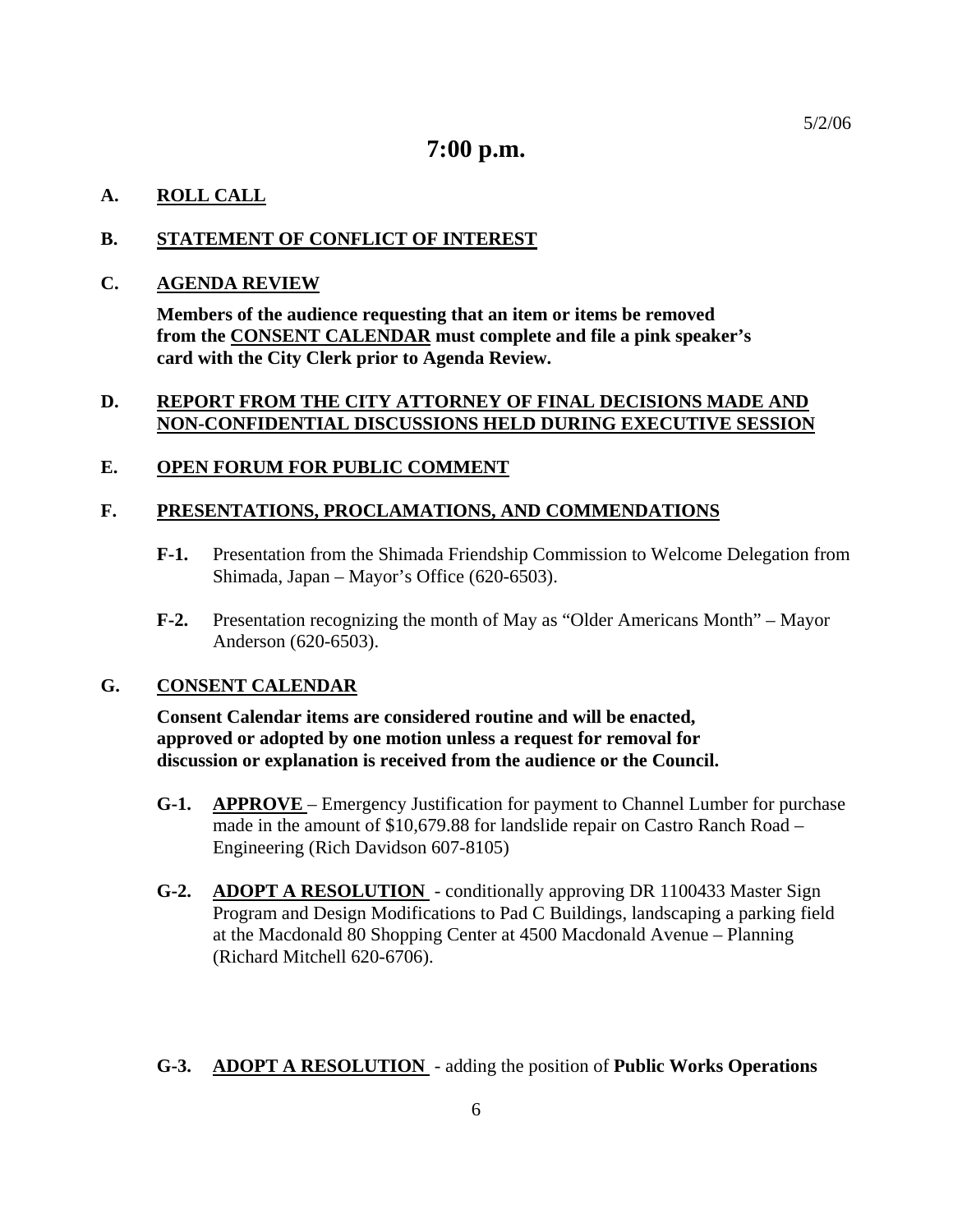5/2/06

**Administrator** to the City's Classification Plan including a reclassification of the incumbent, on January 26, 2006. This item will implement that recommendation – Human Resources (Leslie Knight 620-6600).

- **G-4. INTRODUCE AN ORDINANCE**  establishing wages, salary, and compensation for the new classification of **Public Works Operations Administrator** – Human Resources (Leslie Knight 620-6600).
- **G-5. APPROVE**  attendance by the Finance Director and Assistant Finance Director at the annual Conference of the Finance Officers Association in Montreal, Quebec, Canada from May 4 through May 10, 2006. – Finance (Jim Goins 620-6740).
- **G-6. ADOPT** Resolution of Intention No. 895 to vacate and abandon for public purposes a  $\pm$  6600 Square Foot (SF) portion of South 13<sup>th</sup> Street, located south of Wright Avenue between parcels APN 560-371-002 and APN 560-372-001 – Planning (Richard Mitchell 307-8159).
- **G-7. APPROVE** a one year contract with DP Security for private security service at Pt. Molate at a cost not to exceed \$225,000 – City Manager (Bill Lindsay 620-6512).
- **G-8. APPROVE** minutes of the Regular Meeting held on April 4, 2006 City Clerk (Diane Holmes 620-6513).

### **H. PUBLIC HEARINGS**

**H-1.** Appeal of the Planning Commission's decision to certify the Final Environmental Impact Report and conditionally approve the Tentative Map and Final Development Plan for the Westshore Marina Residential Condominium Development Project proposed for a 5.94-acre site located at the southern terminus of Marine Way South (A public hearing on the appeal was held on March 7, 2006). Recommendation: Hear staff's presentation; consider and make a determination upholding the action of the Planning Commission; and provide direction to staff regarding findings– Planning (Richard Mitchell 620-6706).

### **I. RESOLUTIONS**

### **J. ORDINANCES**

## **K. COUNCIL AS A WHOLE**

- **K-1.** Approve the "Agreement to Negotiate" Between the Scotts Valley Band of Pomo Indians and the City of Richmond – City Manager (Bill Lindsay 620-6512).
- **K-2.** Receive status report and direct Planning Staff to take next steps relative to